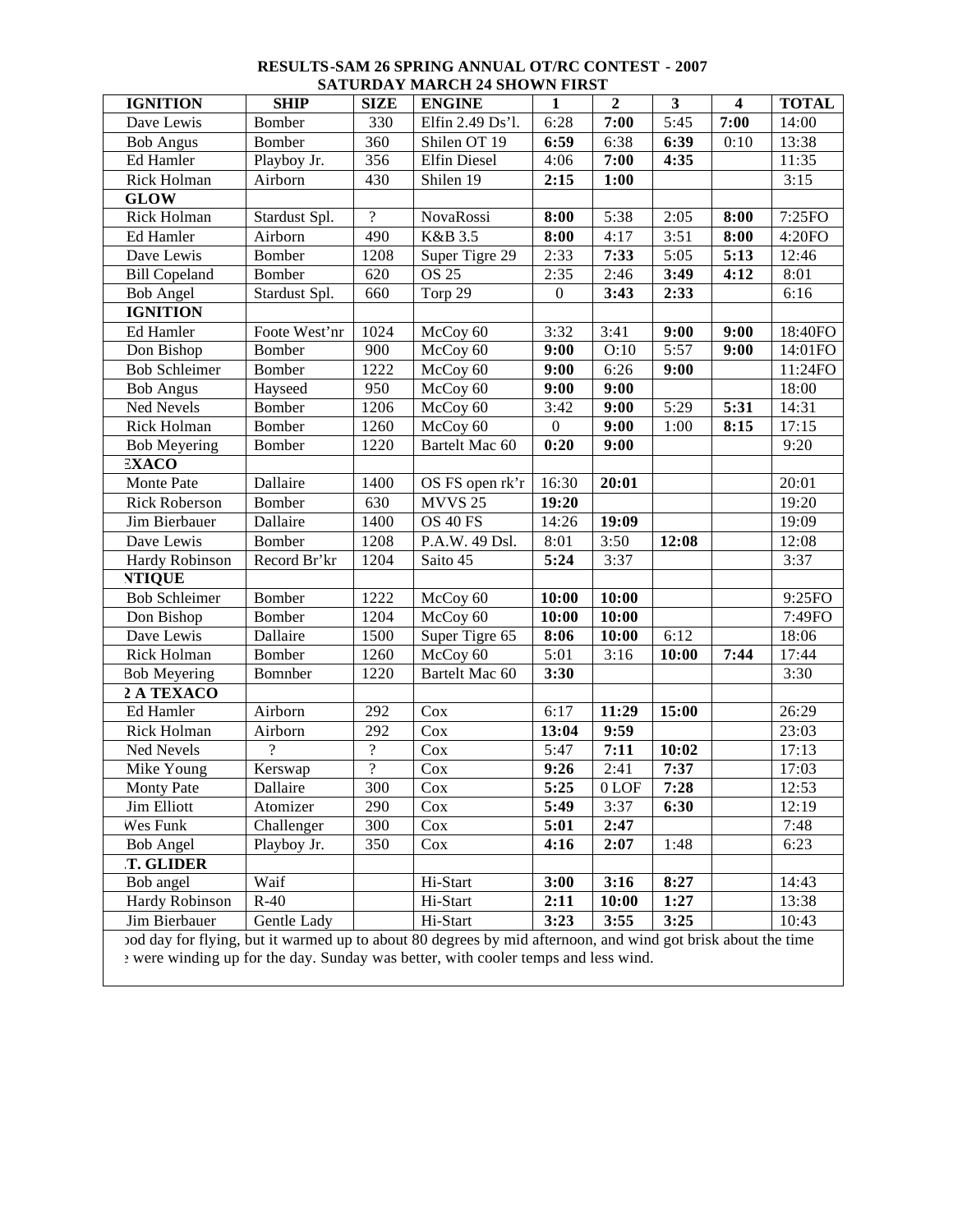| SATURDAY-CONTINUED                                 |                       |                  |                          |                   |              |       |       |              |  |  |  |
|----------------------------------------------------|-----------------------|------------------|--------------------------|-------------------|--------------|-------|-------|--------------|--|--|--|
| <b>TEXACO</b>                                      | <b>SHIP</b>           | <b>SIZE</b>      | <b>ENGINE</b>            | $\mathbf{1}$      | $\mathbf{2}$ | 3     | 4     | <b>TOTAL</b> |  |  |  |
| Wes Funk                                           | Bomber                | $\overline{630}$ | Speed 400                | 51:54             |              |       |       | 51:54        |  |  |  |
| <b>Bob Anson</b>                                   | Powerhouse            | $84$ "           | <b>AXI</b>               | 16:44             | 12:34        |       |       | 16:44        |  |  |  |
| <b>Bob Meyering</b>                                | Bomber                | 490              | Mega                     | 8:46              |              |       |       | 8:46         |  |  |  |
| <b>DS ELECTRIC</b>                                 |                       |                  |                          |                   |              |       |       |              |  |  |  |
| <b>Eut Tileston</b>                                | <b>Pusher Pursuit</b> |                  |                          | 15:04             |              |       |       | 15:04        |  |  |  |
| Ken Kullman                                        | Jabberwok             | 150              |                          | 12:03             |              |       |       | 12:03        |  |  |  |
| <b>SUNDAY'S EVENTS - SAM 26 SPRING ANNUAL 2007</b> |                       |                  |                          |                   |              |       |       |              |  |  |  |
| <b>GLOW LER</b>                                    |                       |                  |                          |                   |              |       |       |              |  |  |  |
| Rick Holman                                        | Stardust Spl.         | $\overline{?}$   | NovaRossi 15             | 7:00              | 7:00         |       |       | 5:47FO       |  |  |  |
| Dave Lewis                                         | Bomber                | 450              | Veco 19                  | 3:06              | 6:02         | 7:00  | 7:00  | 4:11FO       |  |  |  |
| <b>IGNITION</b>                                    |                       |                  |                          |                   |              |       |       |              |  |  |  |
| Ed Hamler                                          | Airborn               | 490              | Shilen 29                | 8:00              | 8:00         |       |       | 4:23FO       |  |  |  |
| <b>Bob Angus</b>                                   | KordaDiam'd           | 446              | Torp 29                  | 8:00              | 8:00         |       |       | 2:40FO       |  |  |  |
| Don Bishop                                         | Playboy               | 900              | McCoy 29                 | 5:28              | 8:00         | 7:35  | 8:00  | 16:00        |  |  |  |
| Dave lewis                                         | KordaDiam'd           | 450              | Orwick 29                | 3:45              | 8:59         | 4:01  | 2:04  | 13:00        |  |  |  |
| <b>GLOW</b>                                        |                       |                  |                          |                   |              |       |       |              |  |  |  |
| Don Bishop                                         | <b>Bomber</b>         | 9:00             | Rossi 40                 | 5:28              | 9:00         | 7:35  | 9:00  | 18:00        |  |  |  |
| <b>Ned Nevels</b>                                  | <b>Bomber</b>         | 9:00             | Super Tigre 40           | $\overline{9:00}$ | 4:05         | 3:32  | 8:12  | 17:12        |  |  |  |
| Dave Lewis                                         | Playboy Sr.           | 9:00             | <b>K&amp;B 40</b>        | 6:43              | 4:18         | 7:25  | 9:00  | 1626         |  |  |  |
| Rick Holman                                        | $\overline{?}$ .      | $\gamma$         | $\overline{\mathcal{L}}$ | 8:12              |              |       |       | 8:12         |  |  |  |
| <b>JRE ANTIQUE</b>                                 |                       |                  |                          |                   |              |       |       |              |  |  |  |
| <b>Bob Schleimer</b>                               | Bomber                | 1222             | McCoy 60                 | 8:57              | 8:13         | 10:00 | 10:00 | 5:45FO       |  |  |  |
| <b>Rick Holman</b>                                 | Bomber                | 1260             | McCoy 60                 | 10:00             | 10:00        |       |       | 0 FQ         |  |  |  |
| <b>Bob Meyering</b>                                | Bomber                | 1220             | Bartelt Mac 60           | $\Omega$          | 10:00        | 10:00 |       | 20:00        |  |  |  |
| 2A SCALE                                           |                       |                  |                          |                   |              |       |       |              |  |  |  |
| Jim Bierbauer                                      | Puss Moth             |                  | Cox                      | 5:12              | 7:27         | 5:05  |       | 12:39        |  |  |  |
| <b>ROWN JR LER</b>                                 |                       |                  |                          |                   |              |       |       |              |  |  |  |
| <b>Bob Angel</b>                                   | <b>Kloud King</b>     | 670              | <b>Brown D</b>           | 6:01              | 4:40         | 22:07 |       | 22:07        |  |  |  |
| <b>Bob Angus</b>                                   | P.C.Champ             | 809              | <b>Brown</b>             | 3:31              | 21:20        |       |       | 21:20        |  |  |  |
| <b>Eut Tileston</b>                                | V t'l Swallow         | 794              | <b>Brown</b>             | 8:17              | 10:16        | 20:24 |       | 20:24        |  |  |  |
| <b>&amp;R SIDEPORT</b>                             |                       |                  |                          |                   |              |       |       |              |  |  |  |
| <b>Bob Angus</b>                                   | Eaglet                | 742              | <b>O&amp;R 60</b>        | 7:00              | 3:12         | 7:00  |       | 2:40FO       |  |  |  |
| Dave Lewis                                         | Clipper MK I          | 678              | <b>O&amp;R 60</b>        | 7:00              | 7:00         |       |       | 14:00        |  |  |  |
| <b>Bill Copeland</b>                               | Clipper MK I          | 678              | <b>O&amp;R 60</b>        | 4:30              | 7:00         | 3:26  | 1:43  | 11:30        |  |  |  |
| Rick Holman                                        | $\overline{?}$        | $\overline{?}$   | O&R                      | 3:10              | 2:35         | 1:43  | 7:00  | 10:10        |  |  |  |
| ect. LMR                                           |                       |                  |                          |                   |              |       |       |              |  |  |  |
| Wes Funk                                           | Bomber                | 630              | Saphire                  | 10:00             | 10:00        |       |       | 20:00        |  |  |  |
| <b>Rick Holman</b>                                 | Airborn               | 490              |                          | 6:33              |              |       |       | 6:33         |  |  |  |
| <b>Bob Anson</b>                                   | Powerhouse            | 84"              | <b>AXI</b>               | 5:53              | 9:07         | 10:00 |       | 19:07*       |  |  |  |

\*We let Bob Anson fly E LMR a day early just for fun, due to a schedule mixup, not his fault. It was his f irst visit to Taft, and he had only Saturday to fly, and only one ship. It was a good first effort, Bob. The sweepstakes battle was so close; it was changing hands even as we awarded the trophies. First it looked like a tie, then in the haste to get everyone on the road, an apparent error was found and the trophy was awarded to Rick Holman. Later, a compensating error was found and it was indeed a tie between Rick and Ed Hamler, so both names will go on the perpetual trophy this year. Nobody was eager to wait around for a flyoff anyway. Both these guys have gotten their names embossed on that trophy with good regularity.